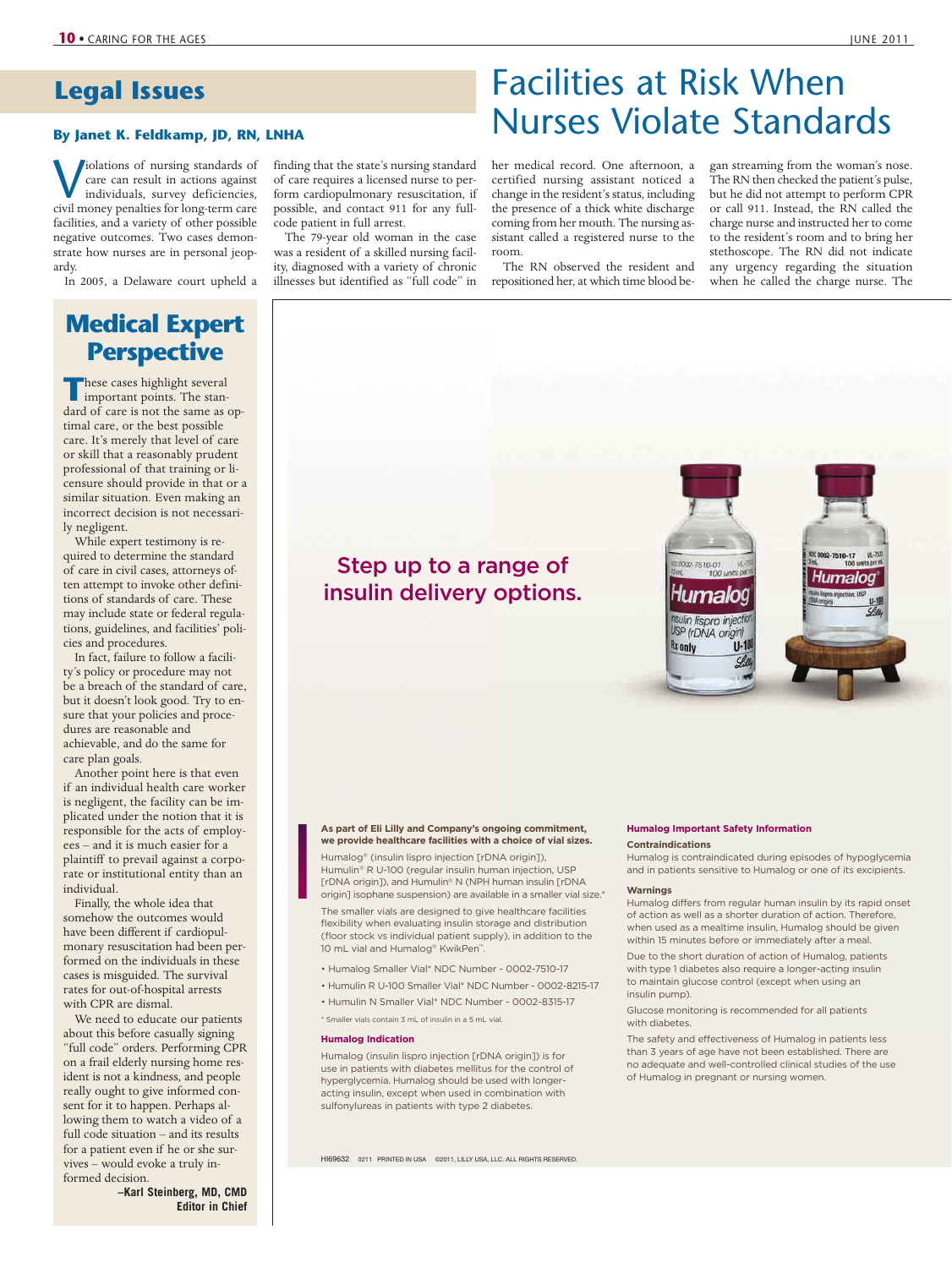

**Janet K. Feldkamp**

Delaware's Adult Abuse Registry for violating the nursing standard of care when he failed to perform CPR or call

resident died without emergency intervention. The RN was

charged with neglect by the state's Department of Health

and Social Services and was placed on

911 for the full-code patient. The RN argued that there was insufficient evidence to prove that he had violated a standard of care and that the patient was "obviously" dead when he arrived in the room. However, the court disagreed and found that the procedure for responding to a full-code patient in full arrest is to perform CPR and call 911.

The RN also argued that the failure to perform CPR was merely a violation of an internal facility policy, not of the state's nursing standard of care. The court again disagreed.

In a 2010 case, a New York court found

that failure to properly and immediately perform CPR may be grounds for a claim of nursing malpractice. The patient involved was a 12-year-old girl who was receiving home infusions of a steroid administered by a visiting nurse.

After commencement of one of the infusions, the patient, lying on a sofa, began to complain of difficulty breathing. The situation quickly escalated, and the patient went into arrest. The nurse did administer CPR to the patient, but there was conflicting testimony as to whether it took place on the sofa or the floor.

Expert testimony in the case estab-

lished that if CPR was performed on the sofa, the nurse had improperly administered the procedure because it should be performed on a sturdy, rigid surface. Although this particular case addressed the administration of CPR in a home-care setting, the court (in ruling that a trial should occur) said that the proper administration of CPR is a basic standard of nursing care and could be raised in the malpractice case.

Long-term care facilities also can be found noncompliant with standards of care, and the result can be a per-day *Continued on following page*



# **Humalog Important Safety Information, continued**

**Warnings, continued Starting or changing insulin therapy should be done cautiously and only under medical supervision.**

## **Hypoglycemia**

Hypoglycemia is the most common adverse effect associated with insulins, including Humalog. Hypoglycemia can happen suddenly, and symptoms may be different for each person and may change from time to time. Severe hypoglycemia can cause seizures and may be life-threatening.

#### **Other Side Effects**

Other potential side effects associated with the use of insulins include: hypokalemia, weight gain, lipodystrophy, and hypersensitivity. Systemic allergy is less common, but may be life-threatening. Because of the difference

insulin lispro injection (rDNA origin)

# **Humalog Important Safety Information, continued Other Side Effects, continued**

in action of Humalog, care should be taken in patients in whom hypoglycemia or hypokalemia may be clinically relevant (eg, those who are fasting, have autonomic neuropathy or renal impairment, are using potassiumlowering drugs, or taking drugs sensitive to serum potassium level).

**Please see adjacent pages for Brief Summary of full Prescribing Information for Humalog.**

### **Please see full user manual that accompanies the pen.**

Humalog® and Humalog® KwikPen™ are registered trademarks of Eli Lilly and Company and are available by prescription only. Humulin® is a registered trademark of Eli Lilly and Company.



**REGULAR** insulin human injection, USP (rDNA origin)



**NPH** human insulin (rDNA origin) isophane suspension